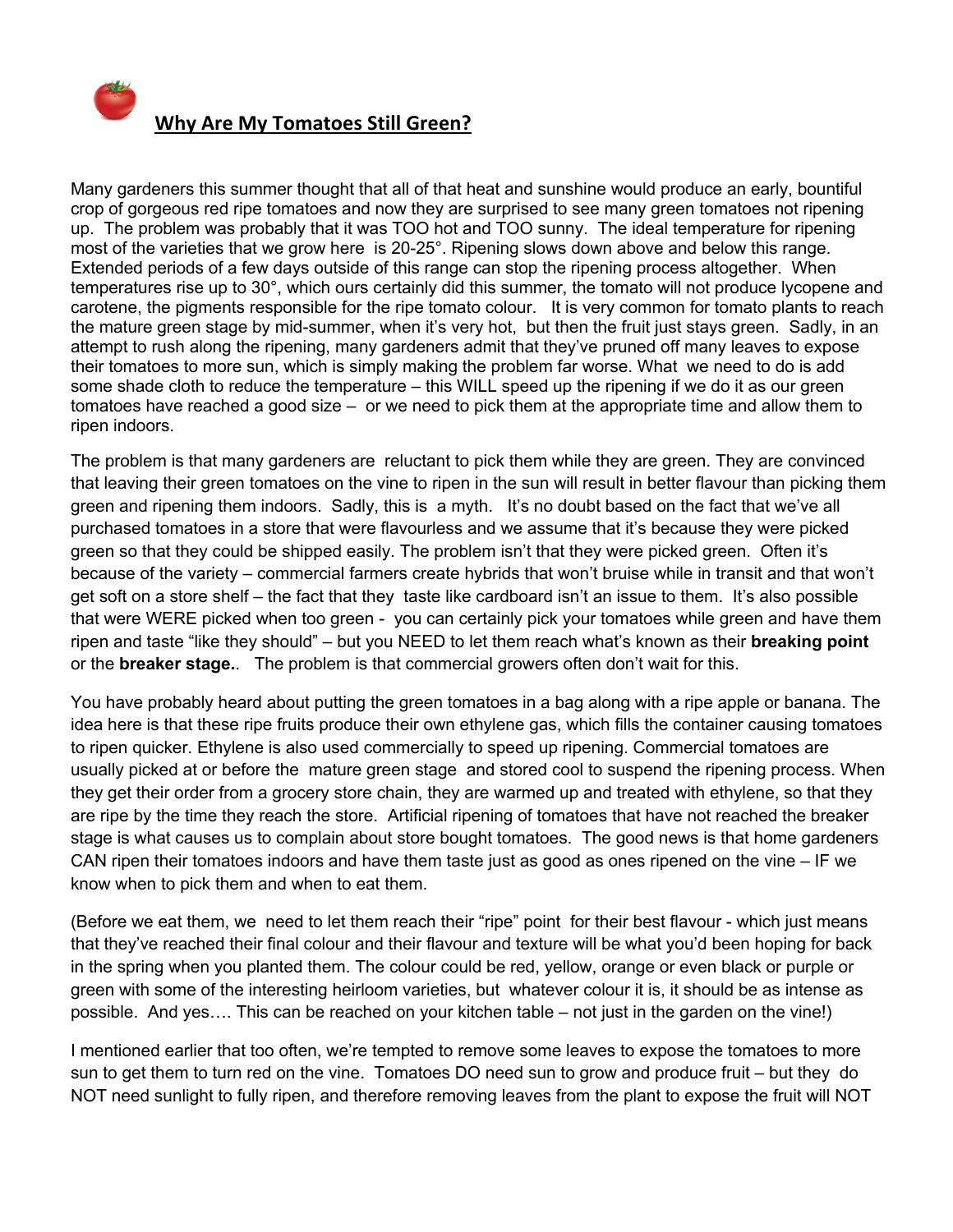speed up the ripening process. In fact it can slow down the process because ripening stops when temperatures get too high, like they did this summer! Direct sun exposure can also result in fruit with **sun scald**, large white or yellowish patches that slowly spread and blister or become sunken on the side that was in direct sun. So never remove leaves to expose the tomatoes to more sun.

When bringing tomatoes indoors to ripen, we need to allow them to pass the **mature stage** and then to reach the **breaker stage**. The mature stage does not mean that they are red and ready to eat. A fruit is at the mature stage when the **seeds have developed** to a point where they will germinate if you collect them and plant them next spring. It will still be green when this happens, but it will have begun to produce ethylene – a natural hormone that will kick-start the ripening process. The fruit will have reached its final size and the outside will have begun to turn a paler green. The fruit and seeds are now **mature**, but they are still not at the " breaker stage" so are still **not ready to be picked**.

The fruit starts the ripening process a couple of days after reaching the mature green stage, The exact timing of this depends on the variety, but generally it depends on fruit size where cherry types go faster and large fruited ones take longer. Everyone who grows tomatoes knows that their cherry tomatoes will be turning red long before their beefsteaks or their Roma varieties.

You can see the changes between the stages both on the skin and inside the fruit, both of which start turning a pinkish color. The breaker stage is reached when the fruit has a definite pink colour on 10% – 30% of the fruit. It's called the breaker stage because a layer of cells form across the stem of the tomato, sealing it off from the main vine. When this occurs, there is nothing that can move from the plant into the fruit – that connection is now "broken". At this point, the tomato can be harvested and ripened off the vine with no loss of flavour, quality or nutrition. The fruit continues to produce more ethylene, which speeds up the ripening process, until the fruit is fully ripe. This process may happen in two days or may take over a week.

A few local gardeners have also commented that they simply had poor fruit production this summer – it wasn't that their tomatoes were remaining green – it was that they had few or no tomatoes at all. Hopefully none of our members had this issue! Again, the weather was no doubt the problem. Most of the common varieties of tomatoes that we grow locally stop setting fruit at about 30°. If your tomatoes were late in being pollinated, the high temperatures of this summer may have already arrived before your fruit began to develop – especially if you were growing varieties that stop at even lower temperatures. Many gardeners now seek out heirloom varieties and order them on-line. The issue with heirlooms is that they were bred by farmers for their specific growing conditions – the soil acidity, the average temperatures, the average frost dates, etc. That's why if you plant ones that were bred for OUR local conditions, you'll love them. But if you purchased heirloom varieties that were developed in areas where the temperatures never get very hot, your plants would certainly have been very unhappy this summer!

Some gardeners might be tempted to water more or to fertilize more when they see their tomatoes staying green on the vine. Again, sadly, this won't help! Fertilizer and water certainly does help the development process up to the mature green stage, but they don't change the ripening process.

So what's the bottom line if you still have green tomatoes? Harvest them as soon as they've reached the breaker stage. Remember that when the skin takes on a slight pinkish colour, usually at the bottom of the fruit, it has definitely reached the breaker stage. There is no value in leaving it on the plant any longer. In fact, there are some good reasons for harvesting at this point. Your tomatoes are less likely to be damaged by insects, slugs, birds or chipmunks. AND they also won't split if you have a sudden heavy